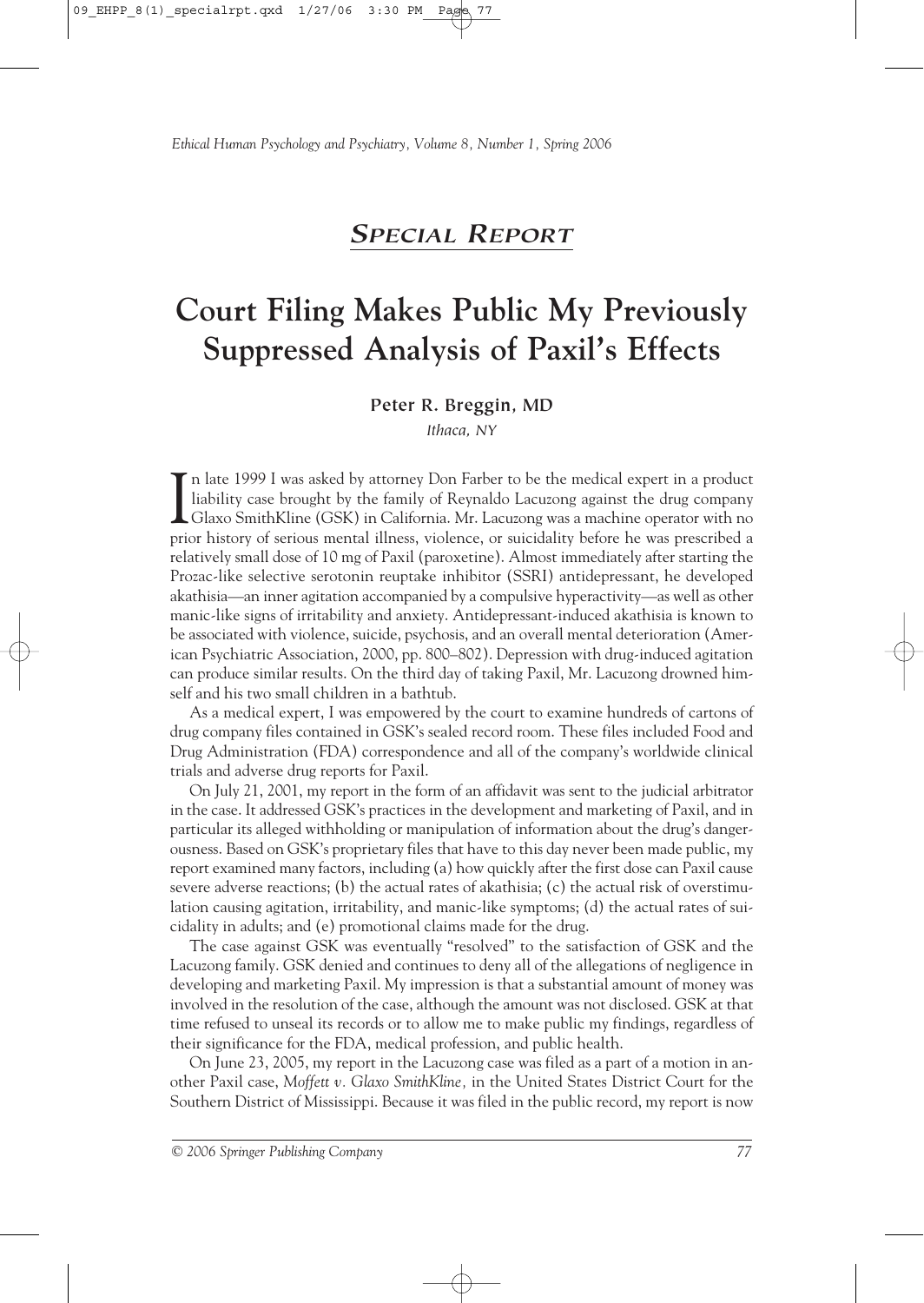available to the public, and I am able to comment on the details. The complete version appears on my website *www.breggin.com*. The report should prove useful to the FDA, health practitioners, scientists, researchers, attorneys, consumers, and anyone concerned about how drug companies function in the development and marketing of their products.

In the meanwhile, the FDA has recently acknowledged many of my original observations about the stimulating effects of all of the SSRIs like Paxil and Prozac, as well as other new antidepressants such as Effexor. I first warned about these effects in *Toxic Psychiatry* (Breggin, 1991) and then in subsequent peer-reviewed articles and books (see for example, Breggin, 1997, 2001, 2003). As of 2005, the FDA now requires the drug manufacturers to place elaborate warnings on their labels concerning the potential of these drugs to cause stimulating effects, including agitation, anxiety, irritability, emotional lability, aggression, hostility, and mania. The labels must also include a warning about increased suicidality in children. Without coming to a scientific conclusion, the FDA has also warned about and begun to investigate the problem of antidepressant suicidality in adults. Among other things, my report in Lacuzong deals in detail with antidepressant-induced suicidality in adults and how the drug company handled that data.

The following excerpts include Sections XI–XIV of the report that can be found in its entirety on *www.breggin.com.* These excerpted sections focus on Paxil-induced suicidality in adults—the subject of a current FDA investigation. Other sections deal with numerous issues including FDA correspondence criticizing the company, advertising and promotion, the drug label, rates of adverse psychiatric effects after only a few doses, akathisia, and the stimulant or activation continuum. A lengthy, detailed summary and conclusion can be found in the complete report.

## **EXCERPTS FROM THE REPORT AND AFFIDAVIT OF PETER R. BREGGIN, MD, IN THE CASE OF** *LACUZONG V. GLAXO SMITHKLINE*

#### **XI. Evaluating Errors in the Compilation of Suicide Data**

*1. Suicide Attempts: U.S. Clinical Trials.* A total of 14 suicide attempts were reported in the U.S. clinical trials. None were completed suicides. An overview is presented in Table 1 (PAR Safety Summary 20-Nov-1989, p. 203, stamped p. 297).

Note that the rate for suicide attempts on paroxetine approaches 1%, which the FDA considers "frequent." Also note that the rate for suicide attempts on paroxetine is 3.8 times higher than for placebo and 3.6 times higher than for the comparison antidepressants (tricyclics). Furthermore, the suicide attempt on imipramine is listed as a "possible suicide" (p. 211, stamped 306).

In regard to the onset of suicide attempts, one patient (117A-004, p. 200, stamped 291) cut himself on the third day of Paxil: "One day 3 this patient attempted to slash his wrists and abdomen and was withdrawn from the study." Also note that case 647 002 (above) made attempts on days 1, 8, and 15.

*This all-important United States data is not presented in the text of SKB's (now Glaxo SmithKline or GSK)April 29, 1991, report for the FDA, "Suicidal Ideation and Behavior: Analysis of the Paroxetine Worldwide Clinical Database." To hide the U.S. data within worldwide data was extremely misleading.*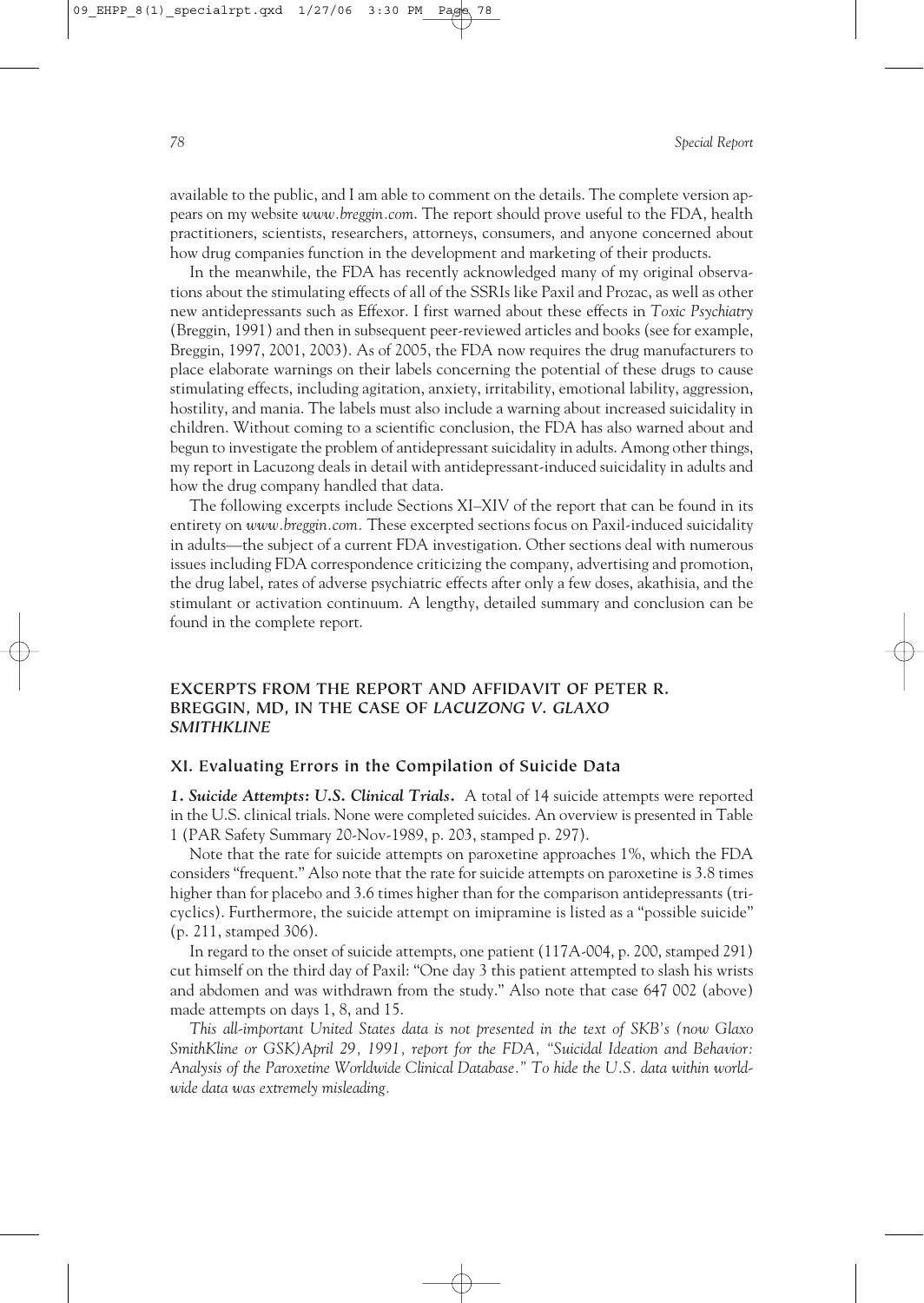|                       | Paroxetine<br>$N = 1,562$ | Placebo<br>$N = 497$ | Other $AD^b$<br>$N = 464$ |
|-----------------------|---------------------------|----------------------|---------------------------|
| Drug overdose         |                           |                      |                           |
| (imipramine)          |                           |                      |                           |
| Defenestration        |                           |                      |                           |
| Self-inflicted injury |                           |                      |                           |
| Suffocation           |                           |                      |                           |
| Totals                | 12 (0.77%)                | $1(0.20\%)$          | 1 (0.21%)                 |

# **TABLE 1. Overview of Attempted Suicide: U.S. Dataa**

<sup>a</sup>Table numeration added.  ${}^{\text{b}}AD$  = antidepressant (imipramine).

*2. Leaving Out Two Non-U.S. Suicide Attempts.* There is evidence that some suicide attempts were omitted from the calculations sent to the FDA. In the report "Adverse experiences which occurred during active treatment. Non-US Phase II-III studies" (Appendix V.1), I located two patients that appear to have been left out of the summaries of non-U.S. suicide attempts. Case 647 002 (Volume 420, p. 157) made three suicide attempts on days 1, 8, and finally on day 15, when the drug was stopped. The first two were considered "related" and the third "possibly related." Also, case 1 113 120 (Volume 420, p. 157) was considered "definitely drug related." These two attempted suicides do not appear in the complete list of 40 in the April 29, 1991, suicide report (pp. 17–18), or in any other source that we have located. This brings the total of non-U.S. suicide attempts to 32.

*3. Leaving Out Two Non-U.S. Completed Paxil Suicides.* Two non-U.S. *completed* suicides appear to have been left out of all official reports, including the April 29, 1991, suicide report. The missing two are found in Appendix 5.4.2—Summary of Deaths Occurring in Paroxetine-Treated Patients (unnumbered page, SB 0000044). See Table 2 for the seven cases with their complete descriptions under the heading of "Cause of Death and Comments."

| Case Number    | Duration, days | Cause of Death and Comments                                       |
|----------------|----------------|-------------------------------------------------------------------|
| DFG124/12*     |                | Suicide: Method—Overdose with<br>doxepin                          |
| HDUK13/26*     | 144            | Suicide: Method-Hanging                                           |
| 29060/149*     | 18             | Suicide: Method-Overdose 6 days<br>after discontinuing paroxetine |
| HP-82-47/3*    | 47             | Suicide: Method-Drowning                                          |
| 058/022**      |                | Suicide: Method-Unknown                                           |
| 083.003.1090** | 8              | Suicide: Method—Hanging                                           |
| 2206.005/605*  | 150            | Suicide: Hanging                                                  |

**TABLE 2. Seven Suicides Listed Under "Cause of Death and Comments"a**

a Table numeration and heading added.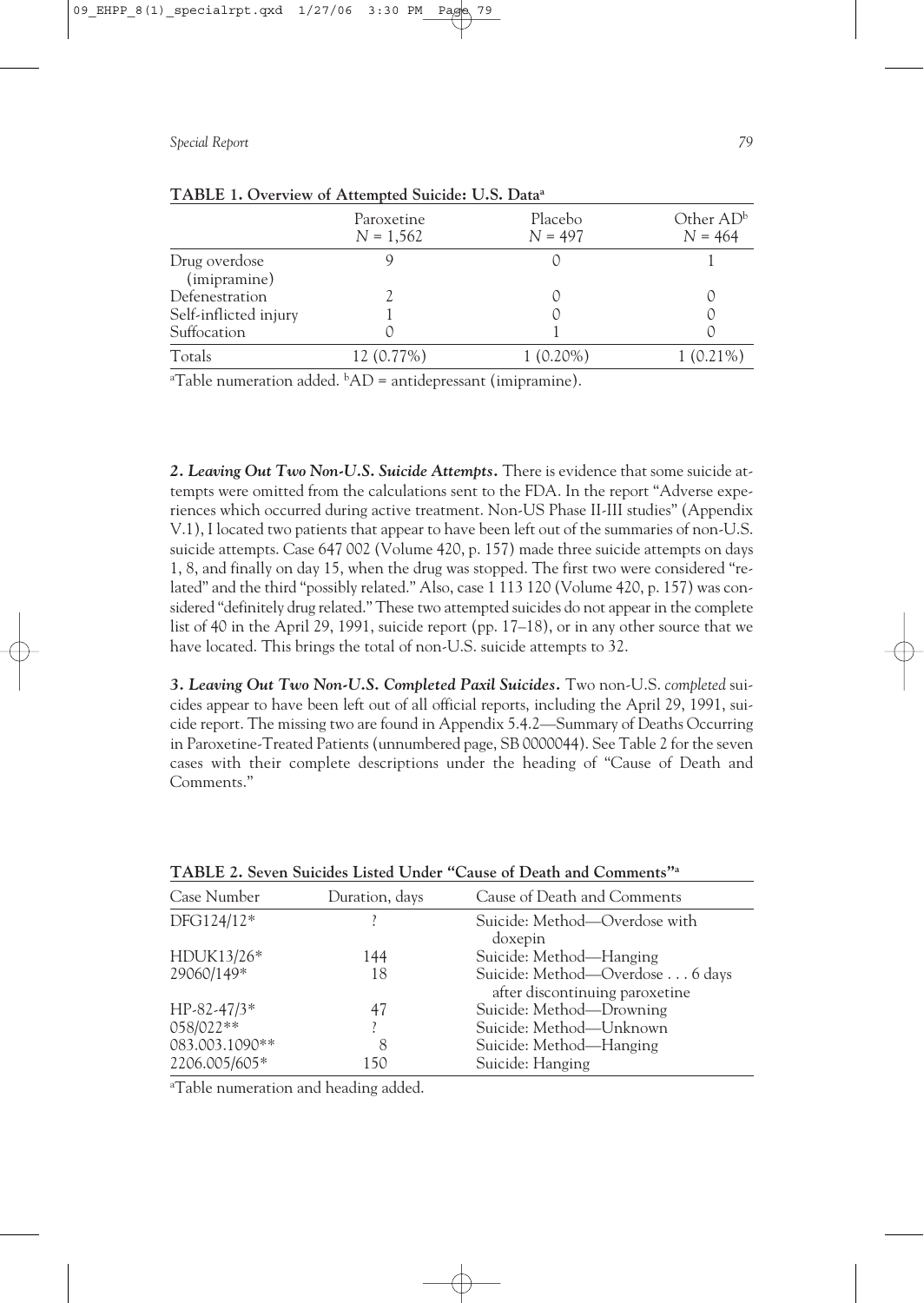Since only five non-U.S. suicides are listed in any of the tables or reports, it is apparent that there are two missing. *Two more should be added to the suicide completed counts (see below)*. I cross-checked these numbers and have found that five are included (see single asterisk [\*]) in the official lists of suicides. We need to obtain the two missing cases (see double asterisk [\*\*]).

Appendix 5.4.2 appears to be based on the Summary Basis of Approval data (SBA), which draws from the NDA. It was part of a list of 15 deaths described in an August 25, 1992, memo entitled "Miscellaneous Requests" from Thomas P. Laughren, MD, of the FDA to Thomas Donnelly, Jr., PhD, of SKB. He notes he is adding one, 083.003.1090, from the safety update, which is also a part of the original NDA.

We need to inquire about any further correspondence or corrections concerning this list.

4. Adding Two Placebo Run-In Completed Suicides to the Non-U.S. Studies. In the suicide report the following two suicide cases are listed: 7119.062 and 7119.009. However, both of these occurred during the placebo run-in (also called placebo wash-out) phase. The cases can be found summarized in the PAR Safety Summary 20-Nov-1989 (7119.062 on p. 202c, stamped p. 296, SB 0000544; 7119.009 on p. 202b, stamped p. 295, SB 0000543).

There is no question that placebo run-in is a euphemism for placebo wash-out. In the April 29, 1991, suicide report a footnote states, "Suicides were committed during the placebo wash-out phase of an active control study. These two acts were committed 2 days and 7 days prior to the baseline evaluation, i.e., -2 and -7 days."

*Adverse drug effects are never reported from the placebo wash-out phase.* Indeed, suicide and suicide attempts are probably the only supposed adverse drug effects reported from the placebo wash-out. The placebo wash-out period is not a part of the controlled clinical trials. It occurs before the randomization. All patients are lumped into them. Furthermore, many of the patients are very likely suffering from withdrawal from other drugs they were previously taking for depression.

The inclusion of these suicides into the placebo comparison group was misleading to the extreme. They must be removed from calculations pertaining to a comparison between suicides on Paxil and on placebo.

*5. Including Two Placebo Run-In Suicide Attempts in Non-U.S. Studies.* The worldwide data for suicide attempts also include placebo run-in data. This is confirmed in Table XI.21, Attempted Suicides and Overdoses—Worldwide Data (PAR Safety Summary 10- Nov-1989, p. 206, stamped page 300, SB 0000548). Exactly as in the case of including completed suicides from the placebo wash-out phase, the inclusion of two placebo run-in patients in the non-U.S. suicide attempt category is misleading and fraudulent. The two placebo run-in patients must be excluded from the non-U.S. and worldwide data.

#### **XII. Re-Analysis of the Suicide Data**

*1. Re-Analyzing Non-U.S. Completed Suicides.* Various SKB documents, including the April 29, 1991, suicide report, only list five completed suicides. As described above, we have found an additional two for a total of seven. Therefore the completed suicide rate for Paxil is seven in a population of 1,401 patients for a rate of 0.499%.

As also described above, we found that two placebo wash-out completed suicides were wrongly counted in the suicide rate for placebo. The true occurrence for completed suicides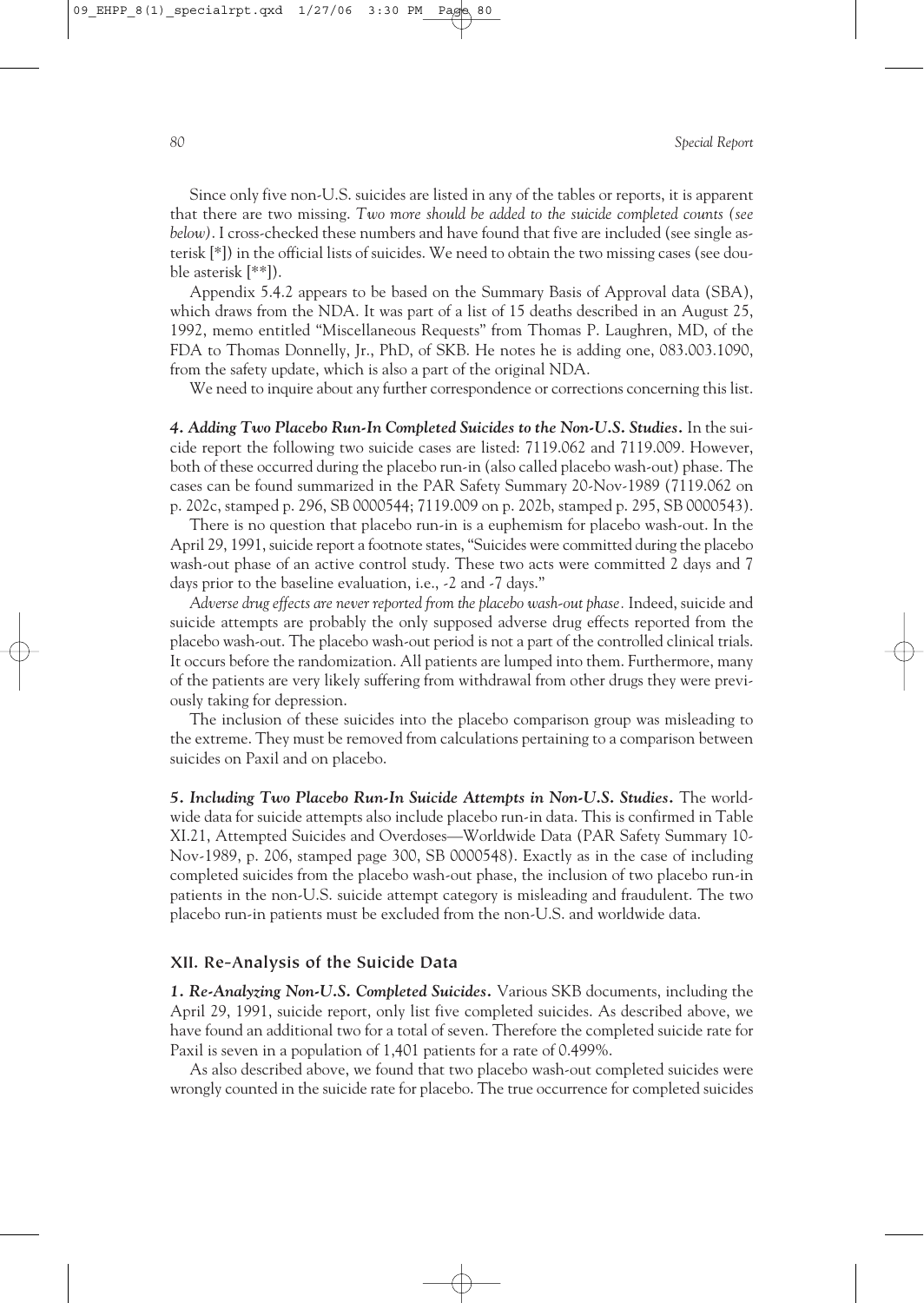in the placebo group is 1 in 544 for a rate of 0.180%. The suicide rate on Paxil is therefore 2.7 times that on placebo.

*2. Creating a New Category of Suicidal Behavior or Suicides, Attempted and Completed.* The 5 completed Paxil suicides (acknowledged by SKB) must be added together with the 42 (from Table XI.21) attempted suicides to create the category of *Suicidal Behavior* or *Suicides, Attempted and Completed.* The category contains, at the least, 47 cases of suicidal behavior (42 + 5 = 47). SKB's analysis obscures and hides the actual rate of suicidal behavior by evaluating attempted and completed suicides as separate entities. We also need to know the overall rate of suicidal behavior.

Based on this analysis, the rate of suicidal behavior is 47 out of 2,963 for a rate of 1.58%. If we add the additional two completed suicides that seem to have been left out of the data, we now have 49 (47 + 2 = 49) suicidal behaviors out of 2,963 for a rate of 1.65%. Whether we use the 1.58% figure or the 1.65% figure, this combined category of suicidal behavior is far more meaningful than the split categories of suicide attempts and suicides completed. It was grossly misleading not to create a combined category.

The above calculations were based on the assumption that there were 42 suicide attempts as indicated in the original NDA. If we added the two suicide attempts that appear to have been left out of the data, there are at least 44 total suicide attempts. The corrected total for combined suicidal behavior on Paxil then becomes 51 (44 suicide attempts + 7 suicides = 51). Fifty-one out of 2,963 produces a rate of 1.72% for suicidal behavior on Paxil.

*3. Re-Analysis of the Worldwide Comparisons for Suicide Attempts.* We have already found that two attempted suicides on Paxil were apparently not included in the worldwide calculations. As described above, this raises the original NDA figure from 42 to 44 for attempted suicides out of 2,963 cases, for a rate of 1.48%. In addition to undercounting suicide attempts on Paxil, SKB overcounted placebo-related suicide attempts.

For placebo, three suicide attempts are listed. But as we have documented, the correct number for placebo suicides is only one for the worldwide group. The other two suicide attempts were placebo wash-out cases. That makes the placebo suicide attempt rate a mere 1 out of 554 for a rate of 0.18%.

Thus the corrected comparison indicates a 1.48% rate of suicide attempts on Paxil compared to a 0.18% rate of suicide attempts on placebo worldwide. Thus suicide on Paxil was 8.2 times higher than the rate of placebo.

*4. Hiding the Frequency of Suicide Worldwide in the April 29, 1991, Suicide Report.* In the "Discussion and Conclusions" of the April 29, 1991, report (SB 0000819, report pp. 12–13) states the following conclusion:

The incidence of attempted suicides did not differ substantively among the three treatment groups (paroxetine, placebo, active controls).

However, the report never deals with the U.S. clinical trials as a separate entity. They show a significantly higher suicide attempt rate for Paxil than for the other antidepressants or placebo.

Furthermore, there is no overall category of Suicidal Behavior or Suicides, Attempted and Completed. Therefore, when counting suicide attempts, suicides completed are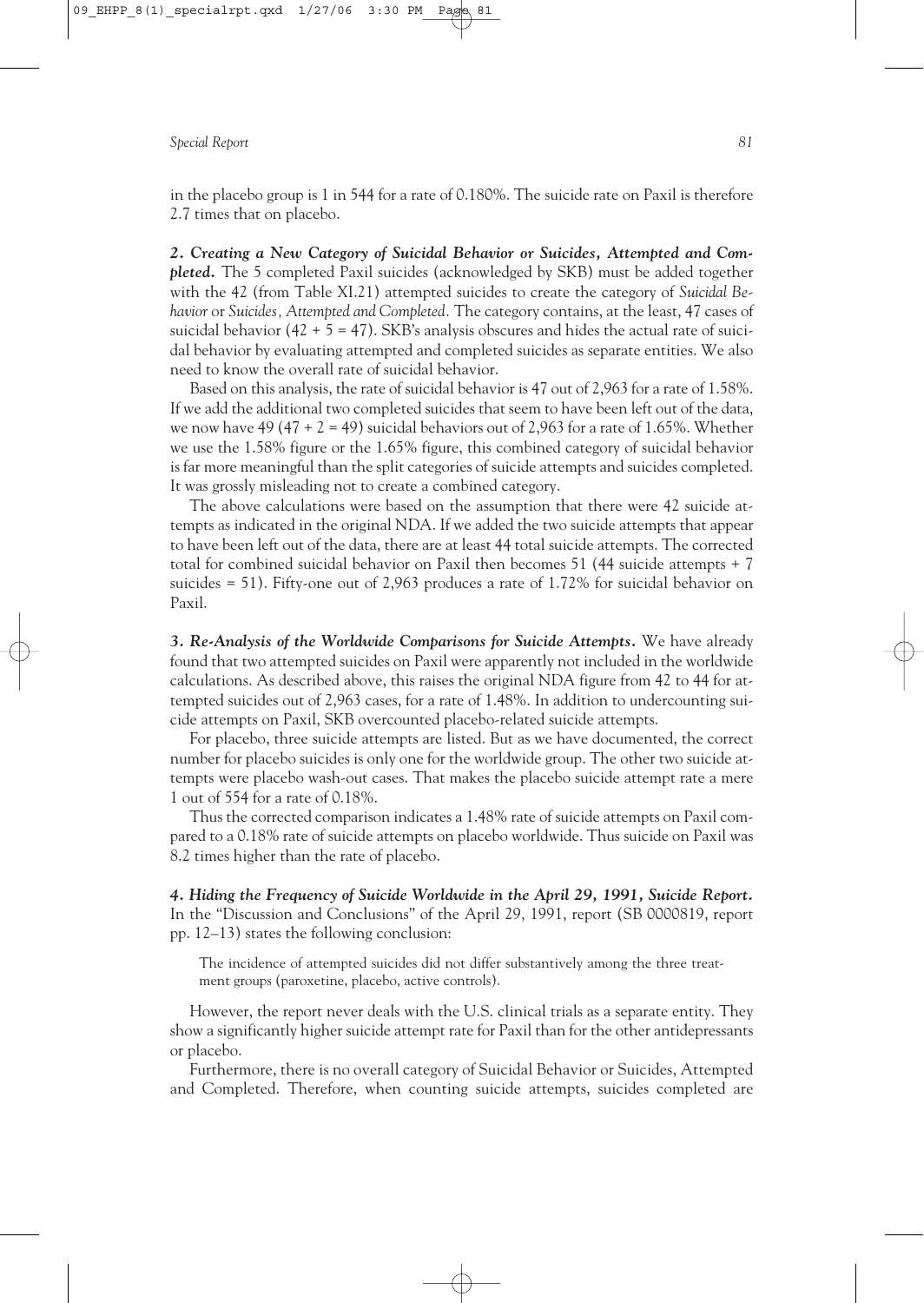excluded, badly misrepresenting the data. In addition, there appear to be two unreported suicide attempts and six unreported completed suicides worldwide.

Finally, as already noted, the worldwide figure is distorted by miscounts in both the Paxil and placebo categories.

The April 29, 1991, suicide report also contains different numbers from the NDA. We find that the total number of paroxetine suicide attempts has been inexplicably reduced from 42 in the NDA to 40 two years later, while the total number of placebo suicide attempts has been inexplicably increased from 3 to 6. These manipulations of course favor the interest of the drug company. The April 29, 1991, report in fact states that it has based itself on the original NDA data, that is, "using data which were submitted at the time of the New Drug Application for paroxetine" (p. 1, SB 0000003). But the NDA data differ to the disadvantage of SKB.

#### **XIII. Follow-Up of U.S. Suicide Attempt Cases**

I was able to track many but not all of the individual case numbers listed in the compilation of suicide attempts (Table XI.19 from PAR Safety Summary 20-Nov-1989, p. 203, stamped p. 297). The cases were found separately in a book-length document, "Narrative of US Patients with Potentially Clinically Significant Events" (Appendix I.1 of NDA 20031, 409, November 1989). They indicate that the suicide attempts often occur in a context of various other distressing adverse drug reactions but sometimes occur without any other serious adverse effect. This contrasts with the non-U.S. data on completed suicides which indicate that the five we could track were all related to central nervous system adverse drug reactions, including akathisia and stimulation.

- (1) 02-04-089 (p. 37). This patient had been taking Paxil 20 mg for 40 days. "Adverse clinical experiences... were moderate dizziness and lack of energy (probably drug related), and moderate headaches (possibly drug related)."
- (2) 04-01-009 (p. 192; SB 0000571). This patient elected to switch from a tricyclic to Paxil. After 193 days the patient was taking 50 mg and experienced the following adverse reactions:

"clenching of teeth," dry mouth, decreased libido, inability to achieve orgasm, nausea, diarrhea, urinary retention, "weakness in legs," "twitching of left cheek," lightheadedness, anxiety, "speedy feeling," dizziness, "tingling," lethargy, headache, and decreased concentration.

- (3) 04-02-056 (Volume 409, p. 260). This patient was taking Paxil 40 mg and at 19–20 days made self-inflicted scratches. The patient was given ECT [so probably experienced a worsening of depression]. Other than dry mouth, no other ADRs were reported.
- (4) 04-06-96. This patient was on 30 mg of Paxil for 116 days. The patient could not be located in the "Narrative of US Patients with Potentially Clinically Significant Events."
- (5) 05-01A-030 (Volume 410, p. 65). This 23 year old patient was taking Paxil 50 mg and attempted suicide twice. The two attempts were counted only once. "The patient required hospitalization because of excessive ethanol use with violent and unpredictable behavior." She intentionally overdosed.
- (6) 05-01A-075. This patient was a 37 year old female taking Paxil 40 mg for more than three years. She was not located in the "Narrative of US Patients with Potentially Clinically Significant Events."
- (7) 05-02B-019 (Volume 410, p. 124). This patient was taking Paxil 50 mg for 57 days when the overdose occurred. "Adverse experiences reported during the study were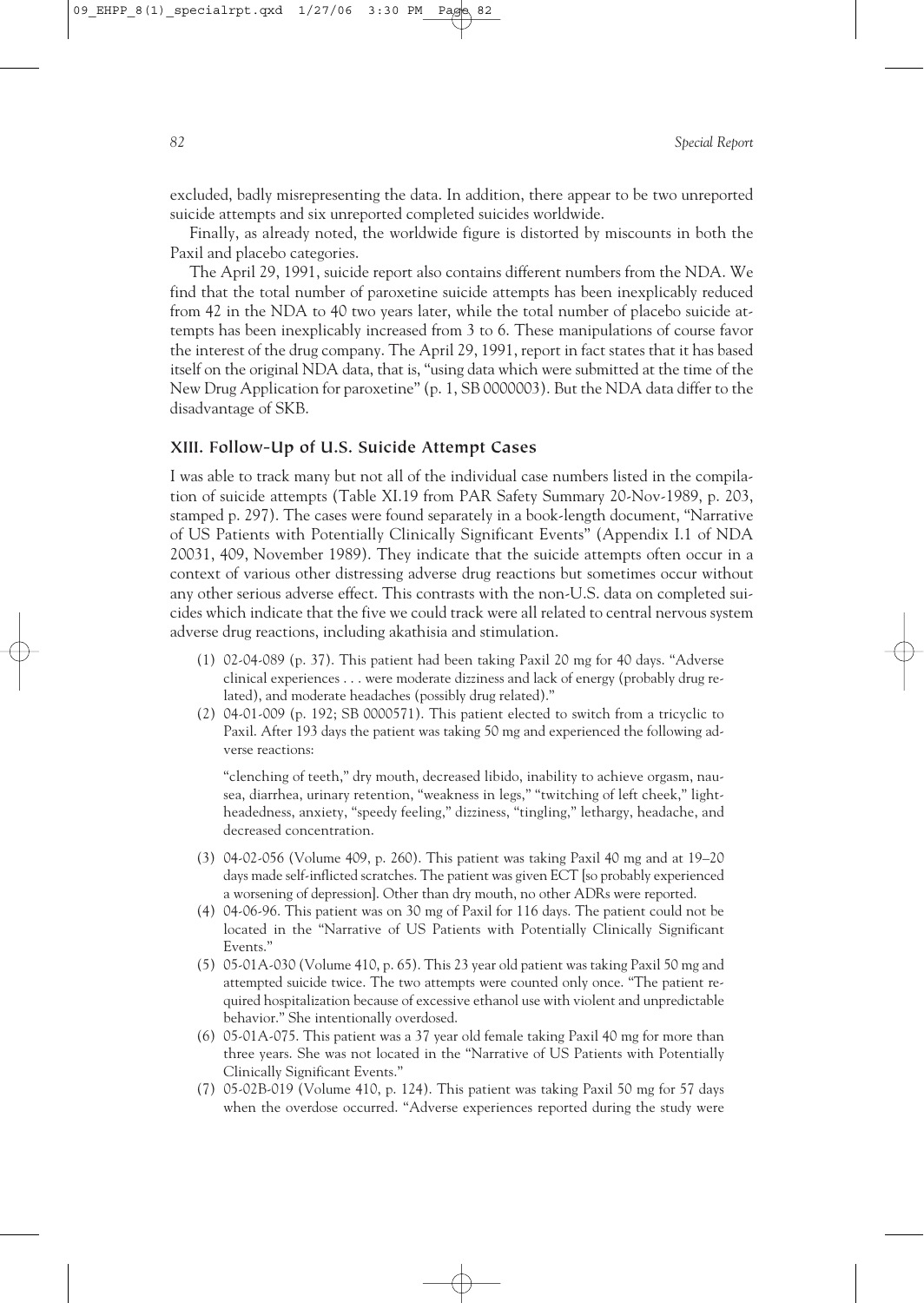mild rash, diarrhea, 'shakiness' (possibly drug related), and an overdose." She took 20–50 unknown pills and was hospitalized.

- (8) 05-02F-002 (Volume 410, p. 151). This patient was taking Paxil 40 mg for 38 days and attempted suicide. No other ADRs were reported.
- (9) 07-01A-001. This person was taking Paxil 40 mg for 20 days. The case could not be located in the "Narrative of US Patients with Potentially Clinically Significant Events."
- (10) 09-01A-005 (Volume 410, p. 196). This patient was taking Paxil 40 mg and overdosed at 7 days. She was experiencing "moderate drowsiness, tremulousness, severe nausea (probably drug related), and overdose." She overdosed for a second time 7–8 days later. There were therefore two overdoses, one during drug exposure, and one apparently within a week after withdrawal.
- (11) 09-01E-260. This patient was taking Paxil 10 mg for 60 days. The patient could not be located in the "Narrative of US Patients with Potentially Clinically Significant Events."
- (12) 09-01J-573 (Volume 410, p. 279). This patient was taking Paxil 10 mg according to the summary (p. 298) but taking 20 mg according to this case report. The drug exposure was listed as 26 days but appears to have been 30 days. The patient "jumped from second story window" and "received multiple fractures."

In addition to these 12 Paxil patients who attempted suicide (for a total of 14 attempts), there was one attempted suicide on imipramine and one on placebo. They follow:

(13) 04-06-088 (Volume 410, p. 50). This patient was taking imipramine 225 mg for 61 days. The patient was listed as a "possible suicide attempt." "He reportedly had taken an unknown quantity of 'pills' and was intoxicated." In fact, this is probably not a suicide attempt.

*If this case is discarded, there are no other cases of suicide attempt on the comparison drug and the ratio becomes 12–14 to 0. It appears that the drug company attempted to cover up the higher rate of suicide attempts on Paxil by including this unlikely case of a suicide attempt.*

(14) 02-01-009 (volume 410, p. 5). This patient was on placebo for 6 days. The case is described as "a suicide gesture by suffocation. Her husband prevented her suicide." Notice that this case is a "gesture." I found no "gestures" included in the Paxil group.

*If this case is discarded, as well as the one imipramine case, then there were 12–14 suicide attempts among 12 patients on Paxil and none on placebo or on imipramine.*

## **XIV. Increasing Evidence of Suicidality on Paxil**

On 1.14.00 the FDA wrote a 3-page letter to Thomas Kline of SKB suggesting a label change. The FDA recommends a label change under "Overdosage/Human Experience." Since the introduction to the US, 342 spontaneous cases of deliberate or accidental overdose with paroxetine have been reported worldwide (circa 1999). Seventeen involved Paxil by itself. There were 48 fatalities.

This issue is even more serious than the FDA indicates, since there are obviously a large number of suicide attempts in this group.

#### **REFERENCES**

American Psychiatric Association. (2000). *Diagnostic and statistical manual of mental disorders* (4th ed., text revision) (DSM-IV-TR). Washington, DC: Author.